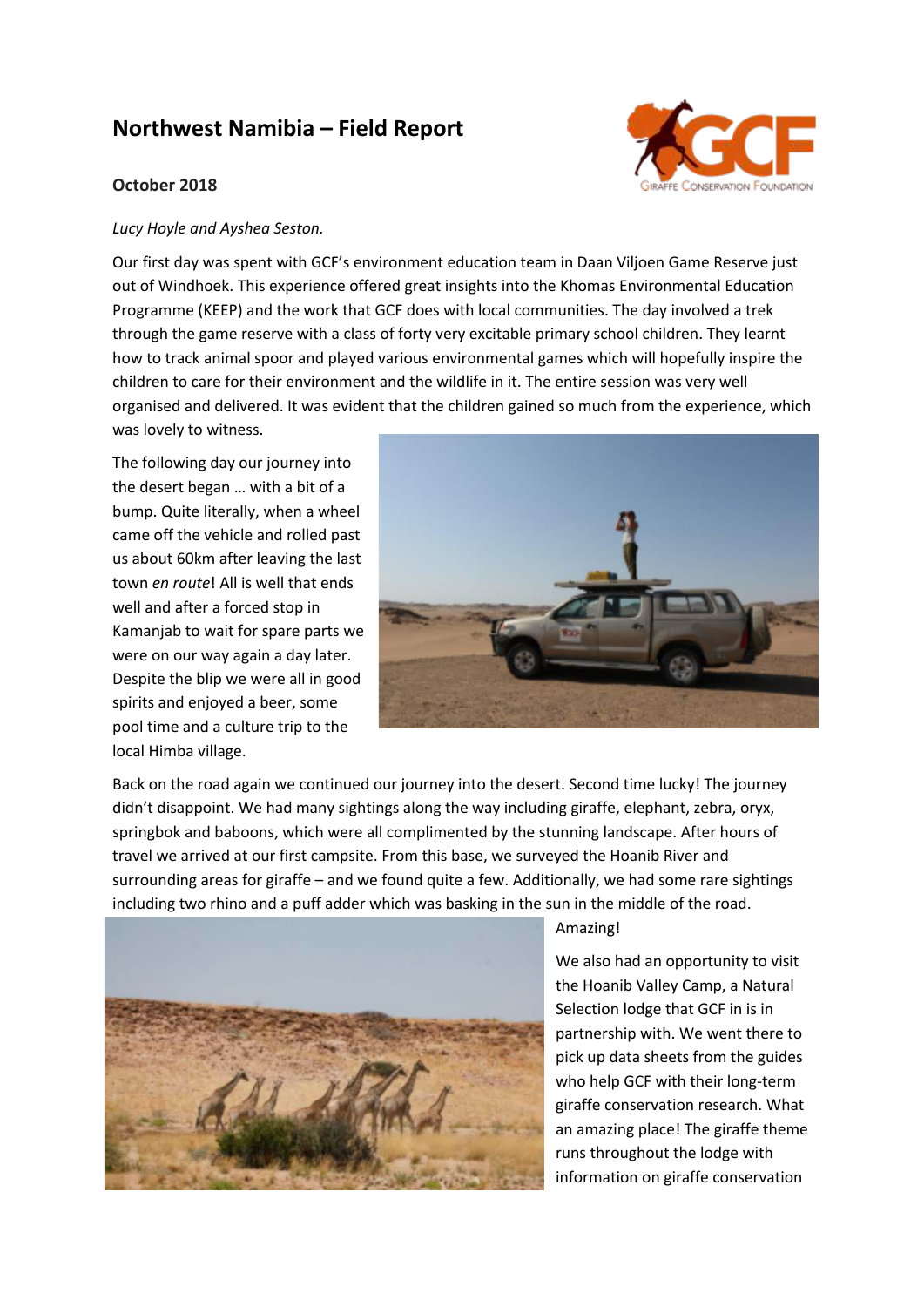and GCF's work, and guests have the opportunity to get involved in giraffe conservation research hands-on. What a great way to get people involved in giraffe conservation and spread the conservation message. Our camping experience was less luxurious as we camped without any facilities. On the plus side, we learnt how to make camp including putting up tents and making fires.



Our next stop was Okongwe, a man-made waterhole between river systems. Here we camped under the stars, which was an unforgettable experience. We spent two days surveying the area and incredibly we saw another rhino. What a great spot, Nat! While sitting by the campfire one night, we watched three jackals play – another great experience and a fantastic ending to another amazing day

From Okongwe, we travelled to Puros and camped at the beautiful community campsite. There were multiple highlights here including large herds of over 20 giraffe. Another highlight was when we arrived back at camp one evening and were greeted by three elephant including a small calf not far from our campsite. What an amazing experience~ We sat and watched them until they moved on.

We also encountered many giraffe – often not far from camp. Seeing a herd of 21 giraffe on the gravel plains just outside Puros was rather spectacular. The giraffe were busy doing 'giraffe stuff' and we observed behaviours like necking, mating and at one point almost all animals sat down. This was an incredible sighting and we spent at least 45 minutes observing this herd.

We also learnt a lot about sand whilst in Puros... more specifically how to dig our way out of it! All part of the experience! Lucky for some, the Manchester Bar had plenty of beer for us to stock up on. Another lovely way to end an eventful day.

Our last camping spot was not far from Elephant Song Campsite back in the Hoanib River. There had been numerous reports of giraffe in the area, but we had not spotted any. Spending more time in



the area proved successful and this time they didn't escape our surveys. Interestingly, most (if not all of the giraffe) were new, previously unidentified individuals.

In total we recorded 248 individual giraffe sightings in 43 different herds.

We broke camp the following morning for the last time and started our journey back to Windhoek. The journey back to